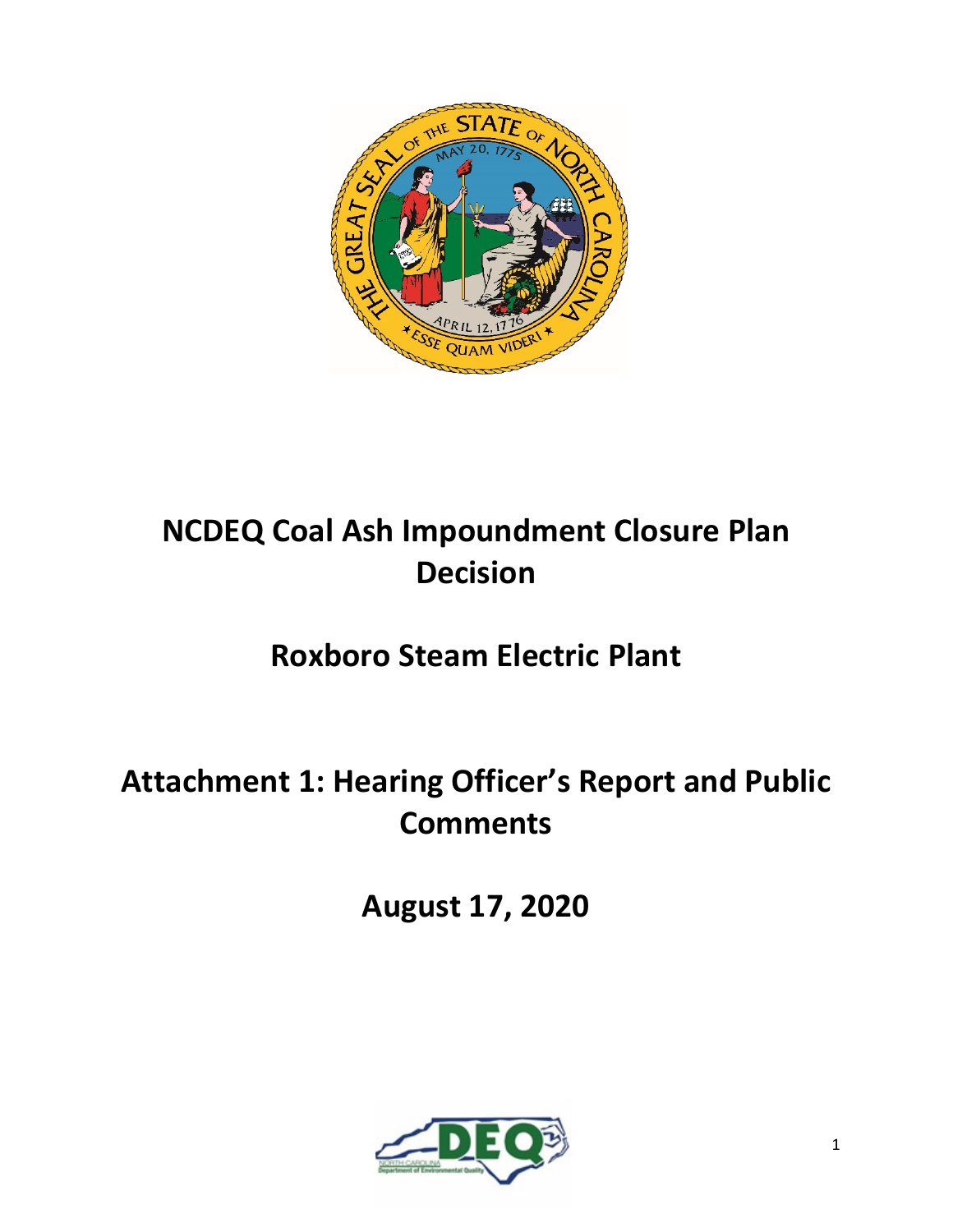# **Hearing Officer's Report – Proposed Closure Plan for the Coal Ash Impoundments at Roxboro Steam Electric Plant**

Date: August 17, 2020 Facility: Roxboro Steam Electric Plant County: Person Owner & Operator: Duke Energy Progress, LLC

# Purpose

The purpose of this document is to provide an administrative record of the public input process on the proposed Closure Plan for the subject facility as required by G.S. 130A-309.214(b) of Session Law 2016-95 House Bill 630 (referred to as the Coal Ash Management Act or CAMA).

# Regulatory Background Summary

CAMA required that the North Carolina Department of Environmental Quality (NCDEQ) develop proposed classifications for all coal combustion residuals surface impoundments, including active and retired sites, for the purpose of closure and remediation based on these sites' risks to public health and the environment.

On November 13, 2018, DEQ issued a final low-risk classification for the Roxboro Steam Electric Plant based on the determination that Duke Energy met the requirements of G.S. 130A-309.213(d)(1). On April 1, 2019, NCDEQ further determined that coal combustion residuals (CCR) impoundments at the Roxboro Steam Electric Plant required closure via excavation per G.S. 130A-309.214(a)(3)(a). On April 26, 2019, Duke Energy appealed the determination that the impoundments must be excavated.

On December 31, 2019, DEQ received the proposed Closure Plan for the Roxboro Steam Electric Plant per the CAMA deadline. Staff from the NCDEQ's Division of Waste Management; Division of Energy, Mineral, and Land Resources; and Division of Water Resources have reviewed the Closure Plan for completeness and the requirements of G.S. 130A-309.214(a)(4). DEQ also received the proposed Corrective Action Plan for groundwater remediation for the Roxboro Steam Electric Plant. The Division of Water Resources staff also reviewed the Corrective Action Plan as several of its components are part of the Closure Plan.

On December 31, 2019, NCDEQ entered into a Settlement Agreement with Duke Energy and the Community Groups represented by the Southern Environmental Law Center regarding the closure of the Roxboro Steam Electric Plant. The Settlement Agreement added further requirements to the closure efforts and corrective action activities at the site and established some milestone dates for reporting, corrective action, and closure goals.

On January 31, 2020, the parties from the Settlement Agreement filed a Consent Order with the Wake County Superior Court. The Consent Order was subsequently signed by Wake County Superior Court Judge Paul Ridgeway on February 5, 2020.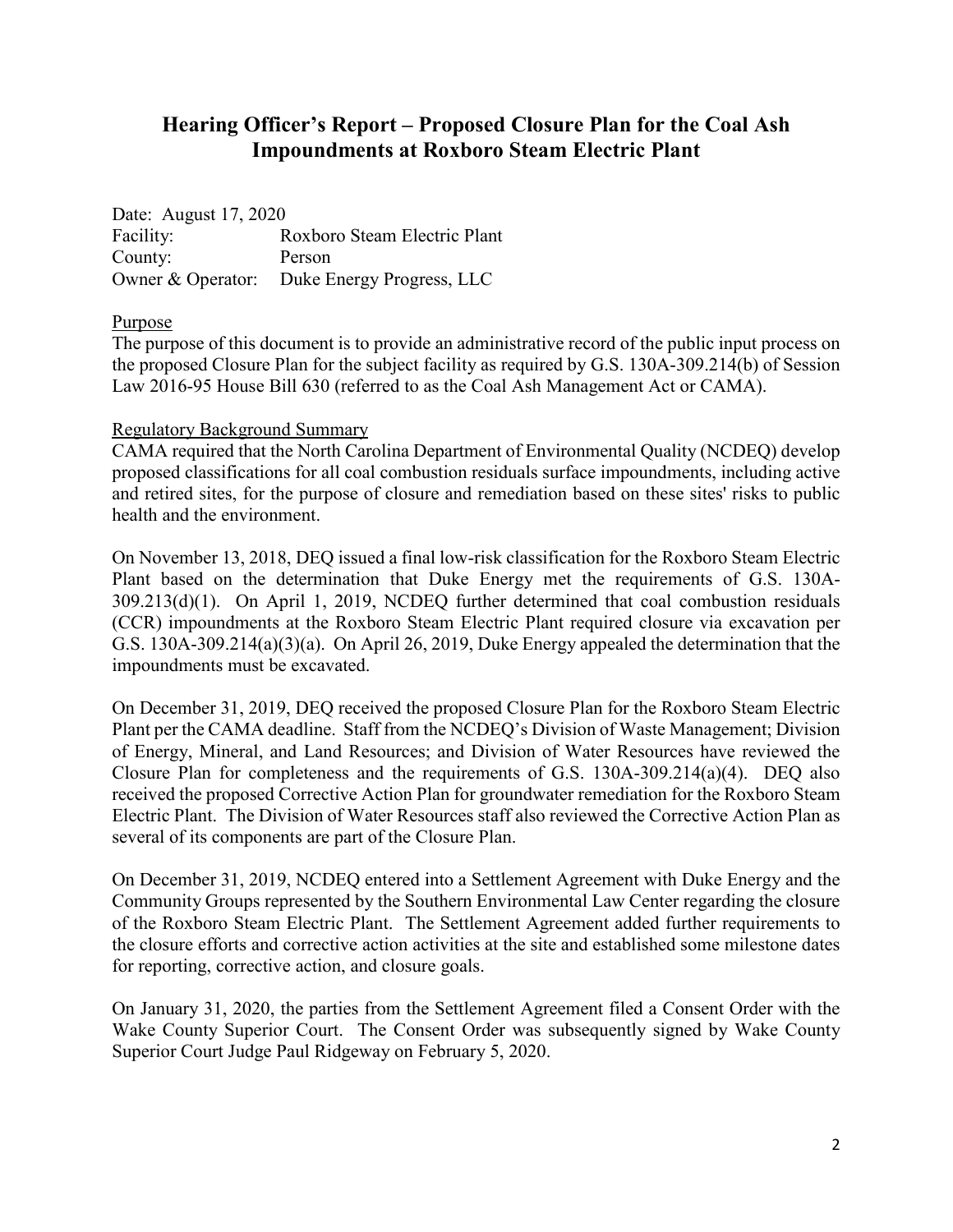## Site History/Background Summary

The Roxboro Steam Electric Plant (Roxboro Plant) is owned and operated by Duke Energy Progress, LLC (Duke Energy) and is located in Person County, approximately 5 miles southeast of Semora, North Carolina. The Roxboro Plant consists of four coal-fired electric generating units with a combined generating capacity of 2,422 megawatts. The first generating unit (Unit 1) at the Roxboro Plant site went into service in 1966. Duke Energy has historically operated impoundments at the Roxboro Plant site for storing CCR, including the East Ash Basin (EAB), Flue Gas Desulfurization (FGD) Basins, and the West Ash Basin (WAB). Duke Energy prepared separate closure plans for the EAB, WAB and FGD basins. However, this report addresses all three plans in one document.

The EAB was formed by construction of the EAB Main Dam around 1965 (regulated by NCDEQ as PERSO-033), which was subsequently raised in 1973 to the current maximum height of around 70 feet. The EAB originally released outflow through the eastern discharge canal to Hyco Lake, which is a part of the Roanoke River Basin. Outflow is currently released through culverts under Dunnaway Road into the WAB. The existing permitted industrial landfill (NCDEQ Permit No. 7302) is used primarily for disposal of CCR and is located partially within the original EAB extent and on top of sluiced CCR. There is also a permitted land clearing and inert debris (LCID) landfill partially located within the original EAB extent used primarily for construction and asbestos waste material. The CCR boundary of the EAB is designated as the area outside the permitted limits for the existing industrial landfill and LCID landfill. The area enclosed by the CCR boundary of the EAB is estimated to be approximately 71.3 acres, which includes 12.7 acres for the EEI (Eastern Extension Impoundment) area of the EAB. Based on a topographic survey performed in 2014 and other data, the CCR boundary of the EAB is estimated to contain approximately 3.24 million cubic yards of CCR or approximately 3.89 million tons. This estimate includes CCR within the EEI area of the EAB.

The WAB was formed by construction of the EAB Main Dam (regulated by NCDEQ as PERSO-038) around 1973. In 1986, The WAB Main Dam was raised by 13 feet to the current maximum height of 70 feet. Raising of the WAB Main Dam also included construction of WAB Dike No. 1 (regulated by NCDEQ as PERSO-039), saddle dikes and extension of the existing discharge outlet channel (also referred to as the "western discharge canal"). The WAB closure area includes the Southern Extension Impoundment (SEI) area of the WAB. The FGD Basins (also referred to as FGD Ponds) are located within the WAB for storage of wet sluiced FGD process residuals (also CCR). Construction for the current configuration of the FGD Basins (regulated by NCDEQ as PERSO-040, 041, and 042) was completed in 2009, and the FGD Basins have a total surface area of approximately 26.6 acres. The FGD Basins are constructed on CCR deposits and are located on the northwest side of the WAB near the WAB Main Dam. The area enclosed by the CCR boundary of the WAB is estimated to be approximately 225 acres, which includes approximately 42 acres for the SEI area of the WAB. Based on a topographic survey performed in April 2014 and other data, bathymetric survey performed in January 2015, and production data thru July 2019, the WAB closure area is estimated to contain approximately 10.81 million cubic yards of CCR or approximately 12.97 million tons. This estimate includes CCR contained within the FGD Basins and the SEI area of the WAB.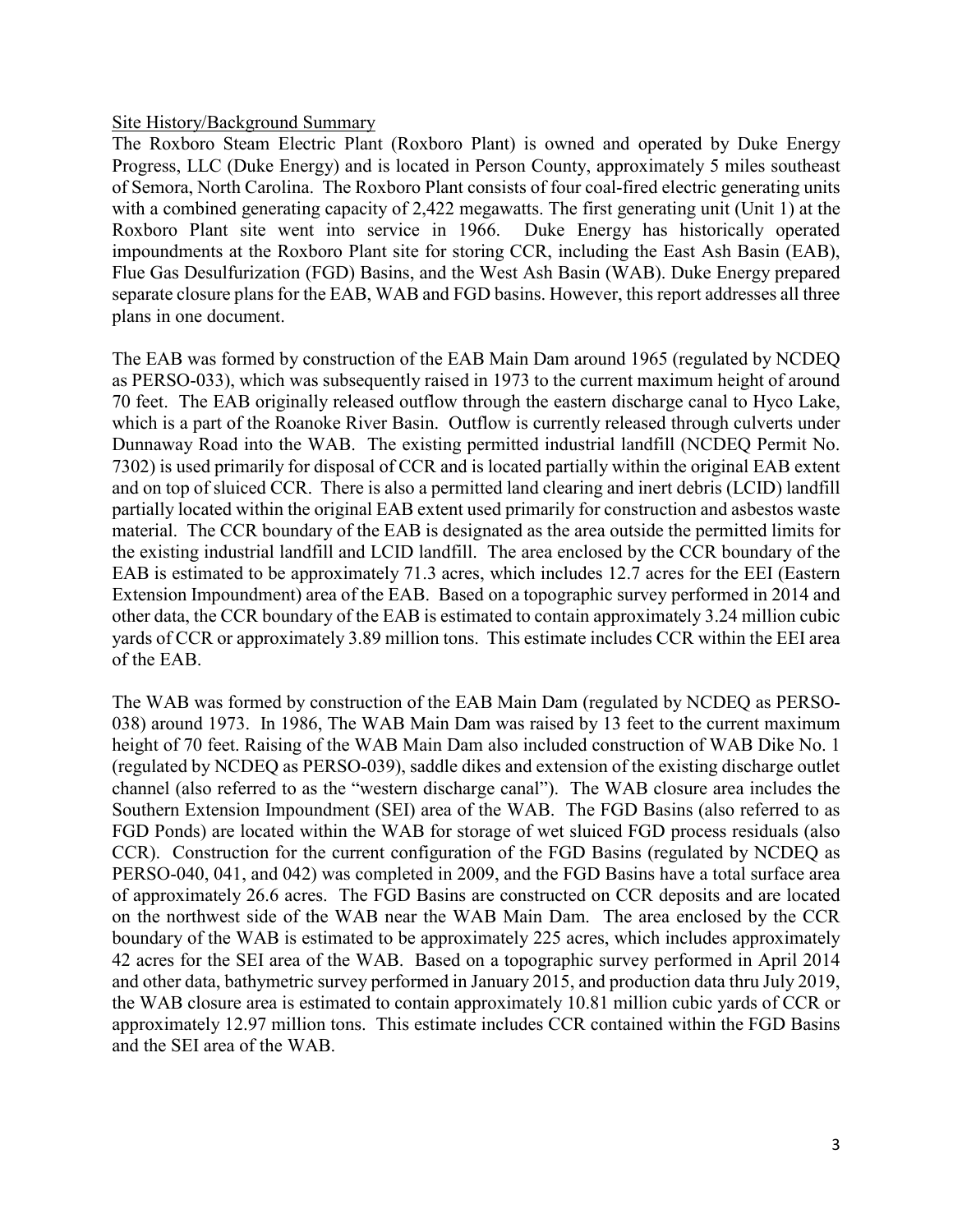### Closure Plan Summary

The closure plan indicates that the coal ash will be excavated from the East Ash Basin, except for coal ash under or within the waste boundary of the Roxboro Landfill. The closure plan indicates that all of the coal ash in the West Ash Basin will be excavated. All excavated coal ash will be placed in an onsite lined landfill. For the coal ash that remains in place under the permitted landfill at the East Ash Basin, additional protective measures, including stabilization features, synthetic covers, and groundwater monitoring will be incorporated. NCDEQ believes that these additional protective measures will ensure that the coal ash remaining in place will not adversely affect public health, safety, and welfare, the environment, and natural resources.

East Ash Basin: Upon approval of a Closure Plan by NCDEQ, additional actions will commence, including finalization of detailed designs, dewatering and removal of interstitial water, contracting and detailed planning for the closure work, stabilization of the existing industrial landfill, development of the lined landfill expansion in conjunction with excavation of the CCR, final grading of the site and landfill, and development of storm water features and vegetative covers. Much of the East Ash Basin CCR will be placed in a new lined landfill expansion within the Station property, located partially within the prior footprint of a portion of the EAB adjacent to Dunnaway Road. The landfill would rise approximately 180 feet above Dunnaway Road. Post-excavation, the East Ash Basin site will resemble the land's valley shape before the basin was created. Soil will be graded to restore contours for stormwater flows, then planted with native grasses for erosion control. The Basin Dam will remain in place, with storm water flows directed under Dunnaway Road to the WAB footprint and on to Hyco Lake.

West Ash Basin: Closure activities for the Basin have already begun with the initiation of decanting under the August 15, 2018 Special Order by Consent. Upon approval of a Closure Plan by NCDEQ, additional actions will commence, including finalization of the detailed designs, dewatering and removal of interstitial water, contracting and detailed planning for the closure work, removal and disposal of CCR from the SEI (Southern Extension Impoundment) area of the WAB, excavation of CCR from the Basin, excavation and removal of CCR from the FGD Ponds, removal of the FGD Pond dikes and related facilities, construction of additional industrial landfill capacity to permanently store the excavated CCR, breaching and partial removal of the WAB Main Dam, complete removal of WAB Dike No. 1, and restoration of disturbed areas. The West Ash Basin CCR will be removed to a new lined landfill expansion within the Station property, located partially within the prior footprint of the EAB, adjacent to Dunnaway Road. The landfill would rise approximately 180 feet above Dunnaway Road. Post-excavation, the Basin site will resemble the land's valley shape before the basin was created. Soil will be graded to restore contours for stormwater flows, then planted with native grasses for erosion control. The West Ash Basin Dam will be removed, allowing Hyco Lake to reach back into the footprint.

# Public Input Summary

In accordance with the requirements of G.S.  $130A-309.214(b)(1)$ , the Closure Plan was made available to the public for review and input on January 17, 2020. A copy of the proposed closure plan was available to be reviewed at the Person County Health Department, Person County Public Library, and at the NCDEQ Raleigh Regional Office. The Closure Plan was also made available online at: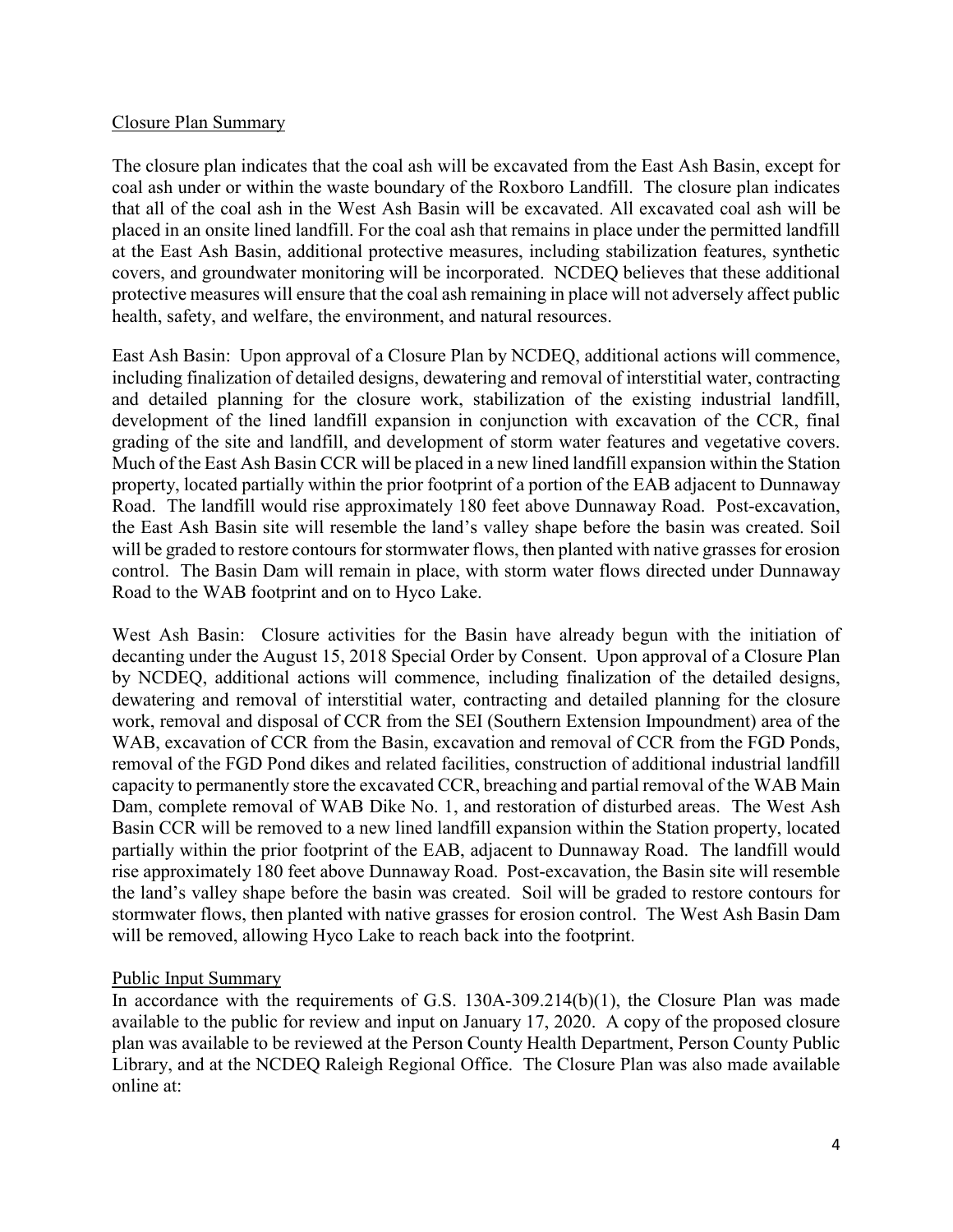[https://deq.nc.gov/news/key-issues/coal-ash-excavation/roxboro-power-station-coal-ash-closure](https://deq.nc.gov/news/key-issues/coal-ash-excavation/roxboro-power-station-coal-ash-closure-plan)[plan](https://deq.nc.gov/news/key-issues/coal-ash-excavation/roxboro-power-station-coal-ash-closure-plan)

Per G.S. 130A-309.214(b)(2)(a), a notice and summary of the proposed Closure Plan was published in The Courier-Times newspaper for three consecutive weeks beginning on January 25, 2020. Copies of the Notice were provided as required by G.S. 130A-309.214(b)(2)(b) and (c). Per G.S. 130A-309.214(b)(4), the 60-day comment period began on January 20, 2020 and ended on March 11, 2020. Comments could be sent to the NCDEQ via email, mail, and oral and/or written comments submitted during the public hearing.

# Public Hearing and Oral Comments Summary

In accordance with the requirements of G.S. 130A-309.214(b)(3), a Public Hearing was held on February 19, 2020 at 6:00 pm in the North Elementary School located at 260 Henderson Road, Roxboro, North Carolina. The purpose of the public hearing was to allow the public to comment on the Roxboro Steam Electric Plant Closure Plan. Interested parties were able to submit oral or written statements regarding the proposed Closure Plan. Persons wishing to speak registered at the hearing. Speaking times were allotted per speaker as time allowed.

Approximately 52 people attended the public hearing including eleven staff members from the Division of Waste Management; Division of Energy, Mineral, and Land Resources; Division of Water Resources, and Division of Air Quality, as well as Public Information Officers and the Hearing Officer. A total of 39 individuals signed the attendance sign-in sheets at the hearing. The Hearing Officer provided opening comments and Ben Jackson of the Division of Waste Management gave a brief overview of the Closure Plan. Nine individuals registered in advance of the hearing to make comments and one additional individual made comments after the nine that registered spoke. Speakers had three minutes for initial presentations and additional time was provided after everyone that registered to speak was finished.

# Response to Comments

NCDEQ received ten public comments, consisting of three written comments and seven oral comments. Those comments are summarized and addressed below.

**Comment**: A few comments thanked NCDEQ for listening to communities, for making sure that all coal ash is cleaned up out of the floodplain and put in safe, dry line landfills onsite, and for protecting Sargents Creek and Hyco Lake from coal ash.

**Response:** NCDEQ appreciates the participation of the public in the public comment process and looks forward to the completion of the cleanup process of the coal ash at the Roxboro facility.

**Comment**: One comment requested that NCDEQ require Duke Energy to protect its workers and contractors by creating a safe work environment with protective equipment.

**Response**: Duke Energy will be required to meet all applicable legal statutes and regulations addressing worker safety at Roxboro. Generally, the statutory authority to regulate worker safety laws is vested in state and federal agencies other than NCDEQ.

**Comment**: One comment requested that NCDEQ ensure that Duke Energy removes coal ash that is saturated in groundwater by requiring Duke Energy to submit its plan for fully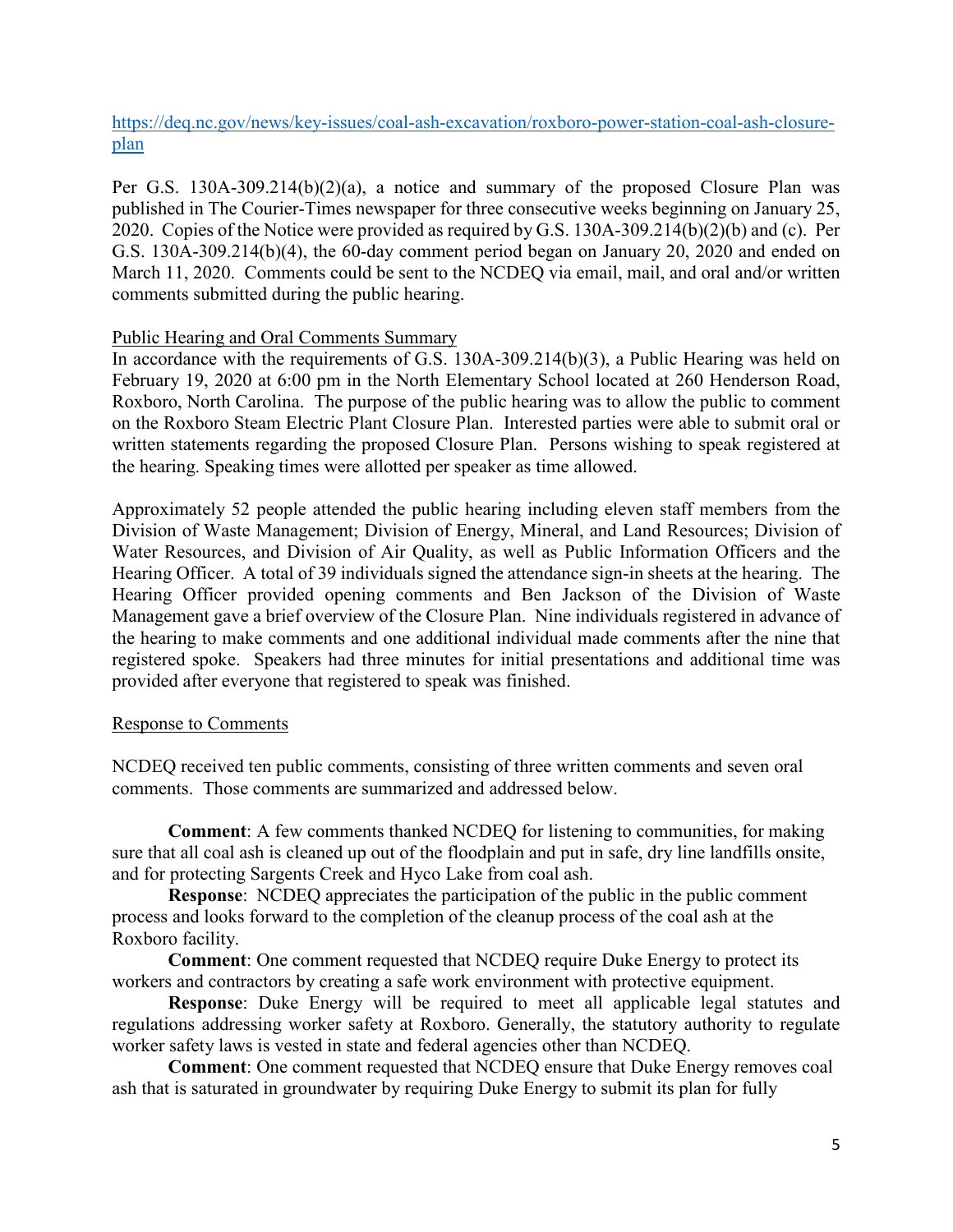removing saturated ash now instead of as described in Appendix E, Section 4.3 to Duke Energy's Closure Plan, which states that if Duke encounters saturated ash, "a plan will be submitted to NCDEQ by Duke Energy pertaining to the removal of ash if these conditions or other restricting factors occur."

**Response**: NCDEQ has determined that the excavation of all coal ash at the site, including coal ash that may be later discovered in saturated groundwater, must be excavated and removed to an onsite landfill or for utilization in approved beneficial reuse activities. It is not known at this time to what extent, if any, fully saturated ash will be present at the site during excavation. Should this condition occur, Duke will need to submit an additional plan to NCDEQ for its removal.

**Comment**: A few comments criticized excavation and stated that coal ash is naturally occurring and is not a hazard to the public or the environment. One comment went on to request that NCDEQ delay coal ash cleanup until there is irrefutable proof that coal ash is a hazard.

**Response**: NCDEQ believes that there is substantial scientific evidence demonstrating the danger of coal ash constituents to public health and the environment. CAMA requires that the coal ash basins at Roxboro be closed and, pursuant to the settlement agreement, Duke Energy has agreed to close those ash basins by complete excavation of the West Ash Basin and excavation of all CCR in the East Ash Basin except for coal ash under or within the waste boundary of the Roxboro Landfill. CAMA also includes deadlines for, among other things, NCDEQ's review of Duke Energy's proposed Closure Plan, Duke Energy's implementation of an approved Closure Plan, and ultimate closure of the ash basins.

**Comment**: Several comments expressed concern about the environmental benefit of excavation due to increased air pollution and impacts to the community from truck traffic.

**Response:** To minimize impacts to the community and to air quality, coal ash will be excavated and placed in *onsite* landfills and Duke Energy is responsible for controlling fugitive dust.

**Comment:** One comment asked for an assurance from NCDEQ that it would not ask Duke Energy to move the coal ash again if "best science practices" change in the future.

**Response**: This comment is beyond the scope of NCDEQ's review of proposed Closure Plans under CAMA.

**Comment**: Several comments expressed concern about cost recovery and utility rates.

**Response**: The North Carolina Utilities Commission has statutory authority to determine who will pay the costs associated with cleanup of coal ash at the site, including those costs associated with storage of excavated coal ash in a lined landfill. These cleanup costs will be the subject of future rate cases before the North Carolina Utilities Commission. The public will have an opportunity to provide comments during those rate case hearings.

**Comment**: A few comments expressed the opinion that there is a "war on coal" and that some are trying to kill the coal industry. One comment wanted to know if Roxboro could be converted to co-generation of coal and natural gas.

**Response**: The topics raised in these comments are not within the scope of NCDEQ's review of proposed Closure Plans for coal ash impoundments under CAMA.

### Hearing Officer Recommendations

Based on my review of the record and in consultation with subject matter experts in NCDEQ, I recommend approval of the submitted Closure Plan for the coal ash impoundments at Duke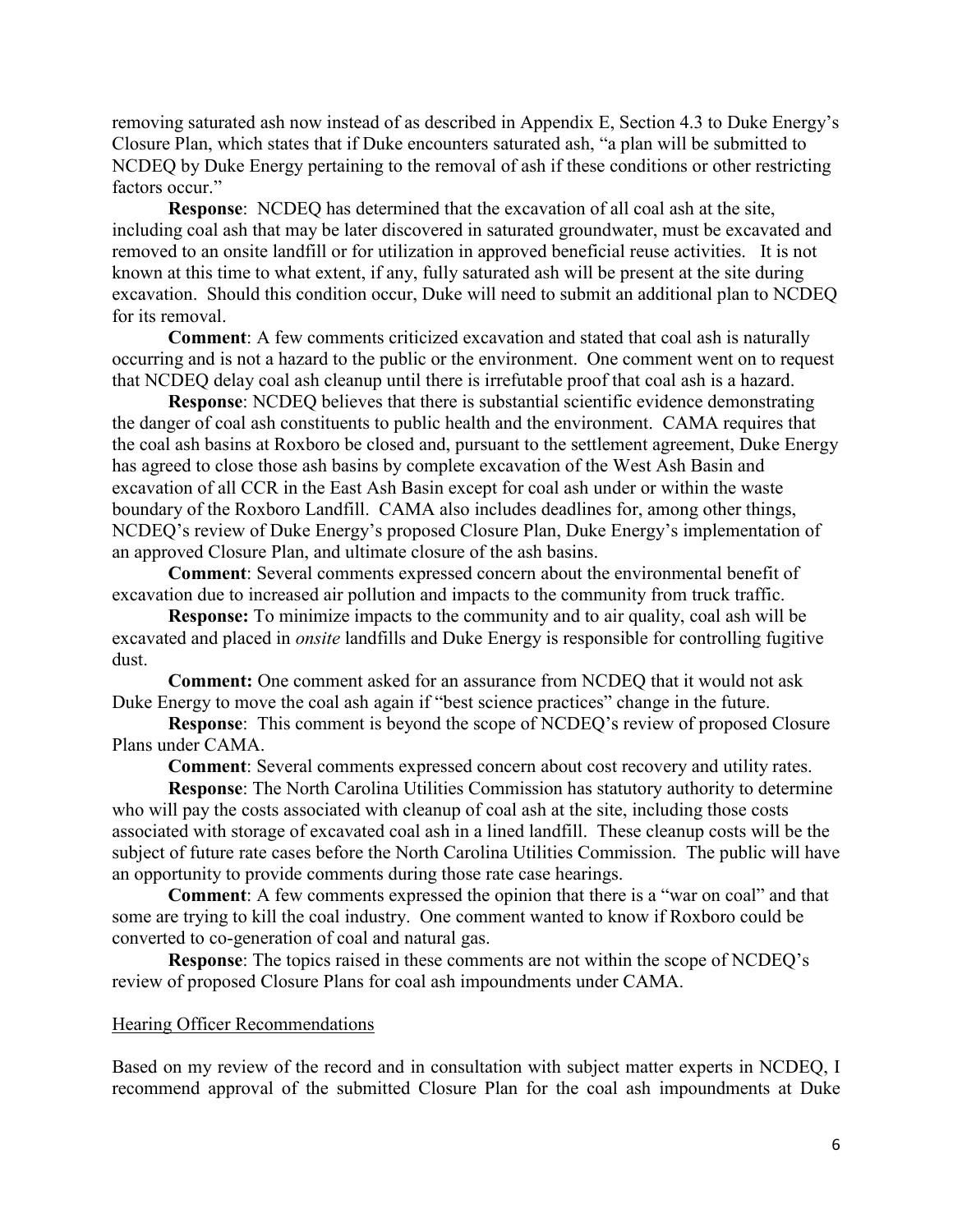Energy's Roxboro Steam Electric Plant located in Person County. I conclude that the Closure Plan is protective of public health, safety and welfare, the environment and natural resources and otherwise complies with the requirements of CAMA.

\_\_**Denise Hayes**\_\_\_\_\_\_\_\_\_\_\_\_\_\_\_\_ \_\_\_08/17/2020\_\_\_\_\_\_\_

Denise Hayes, Hearing Officer Date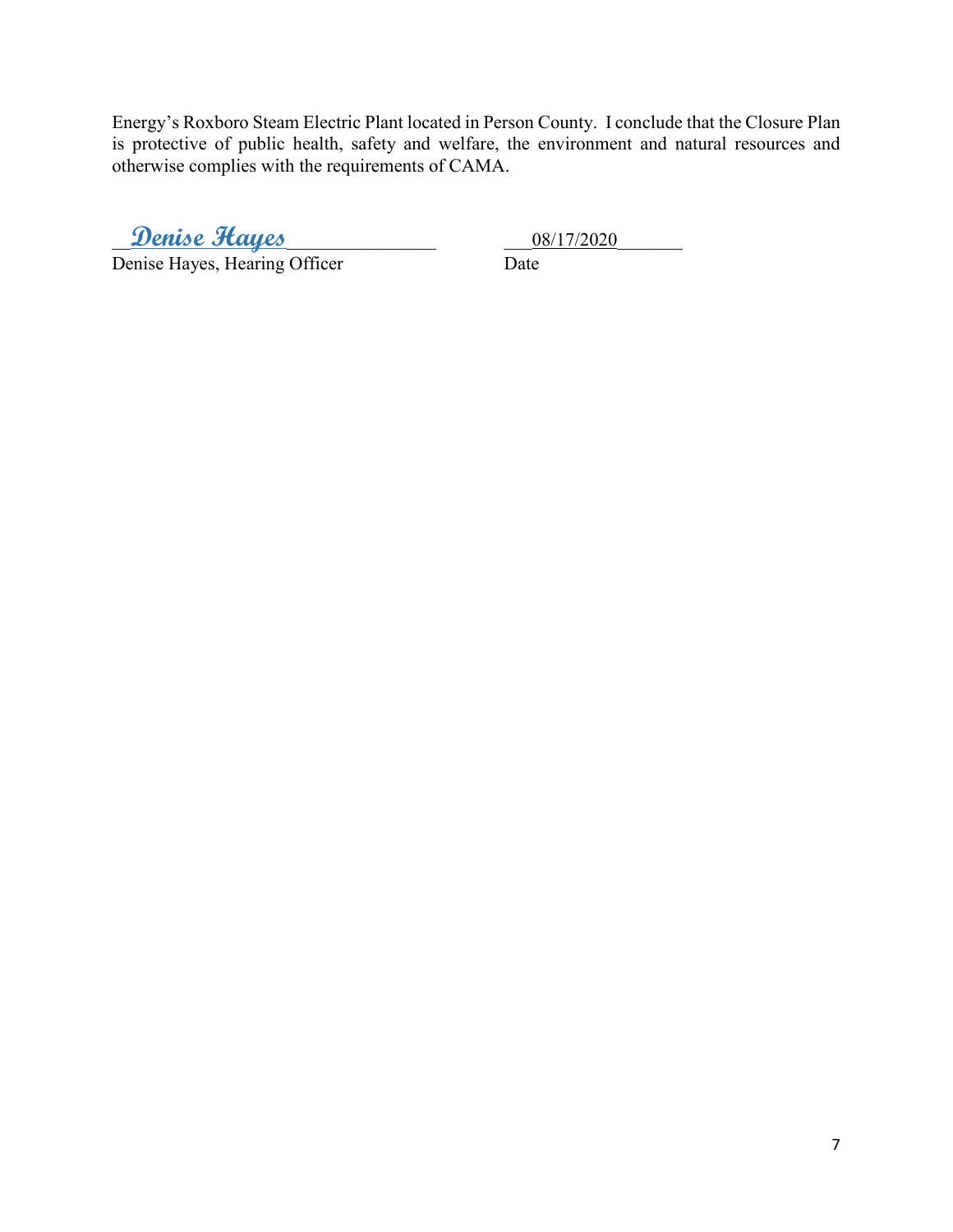| From:    | pi@pjgentry.com                        |
|----------|----------------------------------------|
| To:      | <b>Roxborocomments</b>                 |
| Subject: | [External] Roxboro coal ash clean up   |
| Date:    | Thursday, February 20, 2020 6:16:12 PM |

**CAUTION:** External email. Do not click links or open attachments unless you verify. Send all suspicious email as an attachment to [report.spam@nc.gov](mailto:report.spam@nc.gov)

While residents appreciate most efforts to protect our environment many of us remain skeptical of the dangers of leaving coal ash undisturbed. There is too much political fodder involved and too much scientific 'opinion'. After all, these elements came from the earth. The byproducts of coal ash have been used for many things like roads, runways and other material uses. Coal ash has been sitting in numerous sites undisturbed for years without problems.

The hysteria over the coal ask accidents and the knee jerk reactions to eliminating coal ash is mind boggling. Like the climate, when we are dealing with probabilities and not realities it's always prudent to step back and access, re-access and then reaccess. Rushing forward to clean up coal ash creates another whole set of environmental issues, like more diesel trucks on the roads, more air pollution due to the increased truck traffic and then the need for new landfill sites, etc.

I respectfully request that you slow down or delay this process of coal ash clean up until there is unrefutable proof that coal ash is a hazard to the community or the environment.

# *PJ Gentry*

REALTOR/Broker CREC Properties Broker-in-Charge 919.656.8999 C | 919.246.6166 O | 919-794-5707 F

[www.crec-properties.com](http://www.crec-properties.com/) *Sales & Property Management*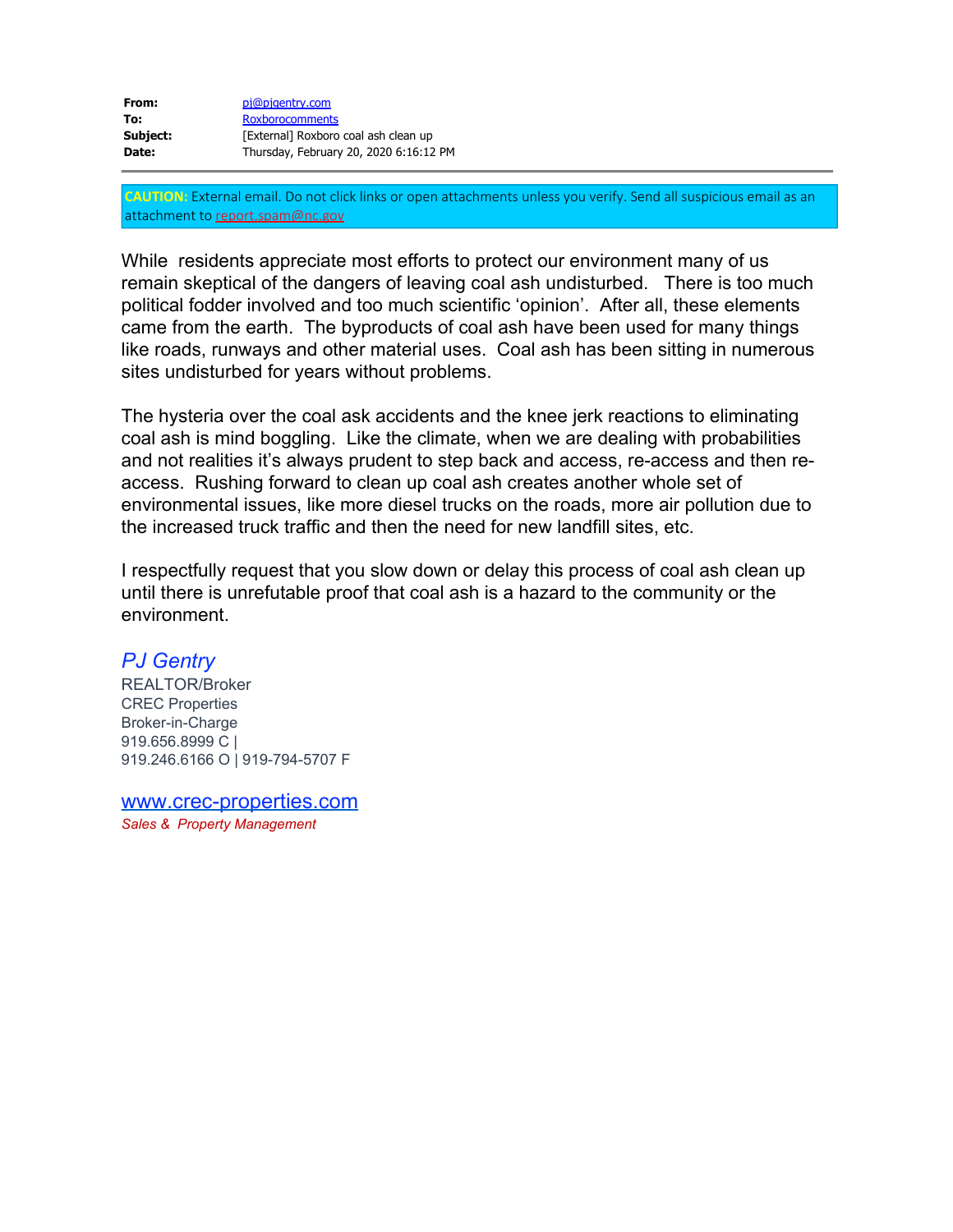| From:               | Jennifer Doucette                                              |
|---------------------|----------------------------------------------------------------|
| To:                 | <b>Roxborocomments</b>                                         |
| Cc:                 | Nick Torrey, Holman, Sheila, Lane, Bill F                      |
| Subject:            | [External] SELC Comments - Roxboro Power Station Closure Plans |
| Date:               | Wednesday, March 11, 2020 12:22:57 PM                          |
| <b>Attachments:</b> | 2020-03-11 Comment Letter - Roxboro.pdf                        |

**CAUTION:** External email. Do not click links or open attachments unless you verify. Send all suspicious email as an attachment to [report.spam@nc.gov](mailto:report.spam@nc.gov)

Good afternoon Ms. Hughes,

Please find attached comments on the Roxboro Power Station closure plans, on behalf of the Roanoke River Basin Association.

Sincerely,

Jennifer Doucette Legal Administrative Assistant North Carolina State Bar Certified Paralegal | Southern Environmental Law Center [\[southernenvironment.org\]](https://urldefense.com/v3/__http://www.southernenvironment.org/__;!!HYmSToo!NERq29RuQQ3pANvDqVjVJOWZdCrTaWxhZpIx-NwXX74Rknyz3NdlGFiYuThomHaOOOfXUbL-$) 601 West Rosemary Street, Suite 220 | Chapel Hill, NC 27516-2356 T: 919-967-1450 | F: 919-929-9421 | Email: [jdoucette@selcnc.org](mailto:jdoucette@selcnc.org)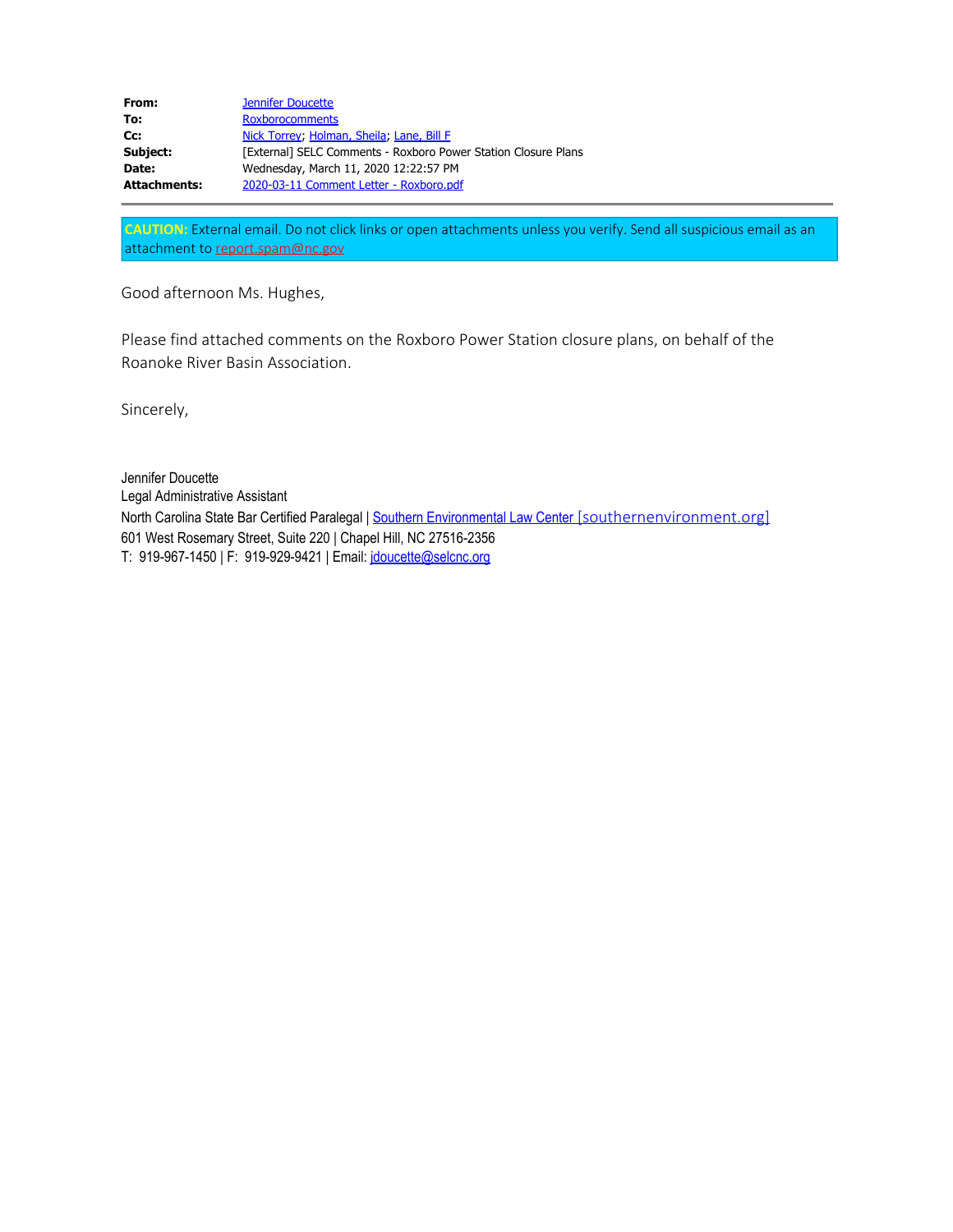# SOUTHERN ENVIRONMENTAL LAW CENTER

Telephone 919-967-1450

601 WEST ROSEMARY STREET, SUITE 220 CHAPEL HILL, NC 27516-2356

Facsimile 919-929-9421

March 11, 2020

# **VIA EMAIL AND U.S. MAIL**

N.C. Department of Environmental Quality Louise Hughes 1601 Mail Service Center Raleigh, NC 27699-1601 *roxborocomments@ncdenr.gov*

# **Re: Comments on Closure Plan – Roxboro Power Plant**

Dear Ms. Hughes:

On behalf of the Roanoke River Basin Association, we support Duke Energy's plan to excavate the unlined coal ash basins at its Roxboro power plant in Person County.

This result is required by the North Carolina Coal Ash Management Act. As the Department set out in its April 1, 2019 Closure Determination, the ongoing contamination and the risks associated with leaving millions of tons of coal ash permanently within the designated floodplain and saturated in groundwater are too great, and full excavation is the right solution to ensure that groundwater and downstream surface waters are protected.

The closure plan removes approximately 17 million tons of coal ash from the leaking, unlined lagoons at Roxboro and disposes of it onsite in lined, dry storage. This solution also restores the natural channel of Sargents Creek, a tributary of the Hyco River. This cleanup protects both Sargents Creek and Hyco Lake and the Hyco River from coal ash contamination, while removing all coal ash from the designated floodplain. This represents an enormous victory for Person County, Hyco Lake, and the Roanoke and Dan River watersheds.

We have two requests for the Department:

Each of Duke Energy's coal ash sites contain millions of tons that are saturated in groundwater, and DEQ must ensure Duke Energy removes all of this ash. Appendix E of the closure plan states that if Duke encounters ash saturated in groundwater, "[a] plan will be submitted to NC DEQ by Duke Energy pertaining to the removal of ash if these conditions or other restricting factors occur." Closure Plan, Appendix E, Section 4.3. Because we already know that millions of tons of ash are saturated in groundwater at every one of these sites, DEQ should require Duke Energy to submit its plan for fully removing saturated ash now, to ensure the plan is adequate and all saturated ash will be removed.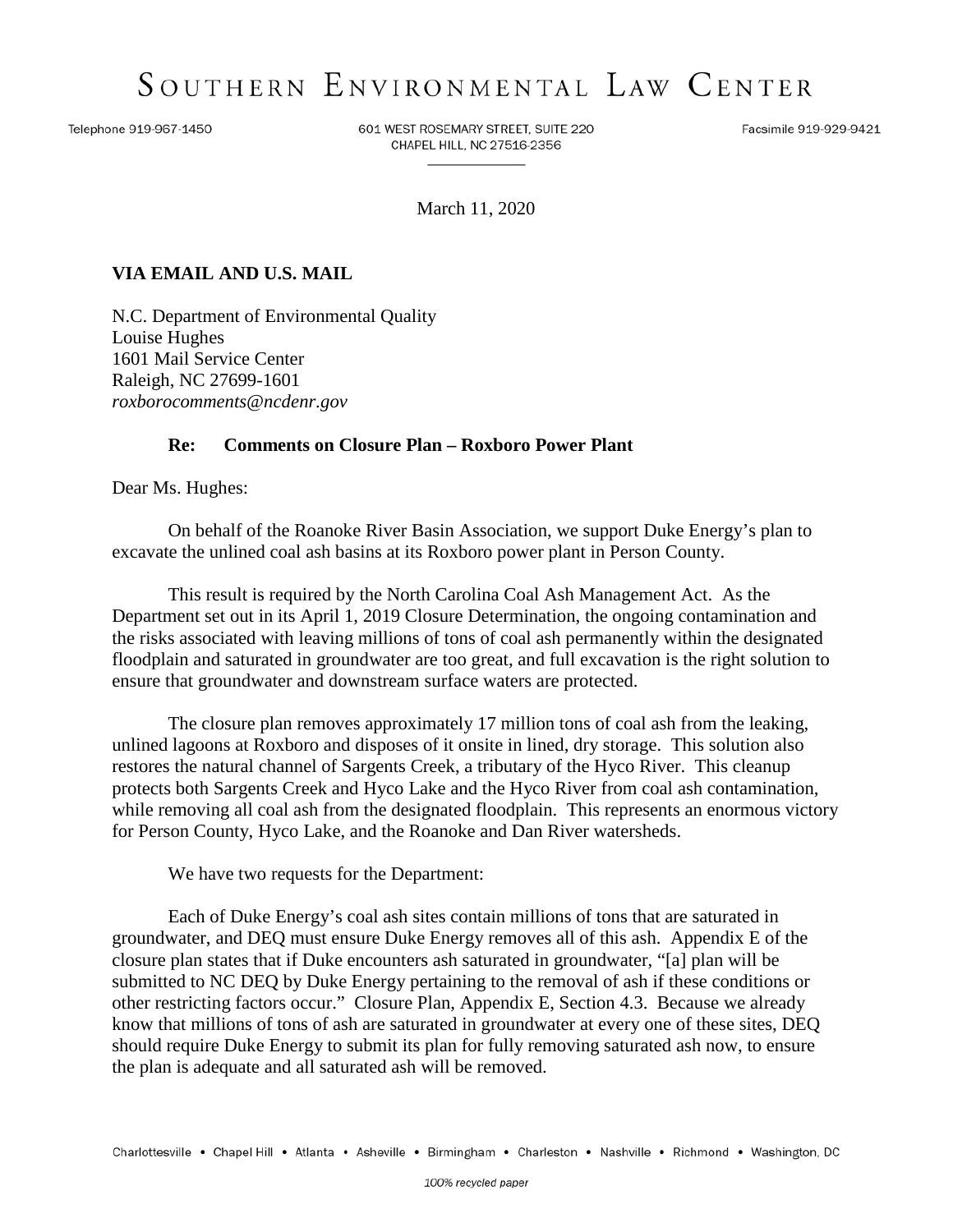In addition, DEQ must continue to protect North Carolinians by ensuring the safety of the workers who are cleaning up the coal ash. DEQ should require Duke Energy to protect its workers *and* contractors by creating a safe work environment with protective equipment.

We are grateful to Secretary Regan and the whole Department of Environmental Quality for your work to implement CAMA and ensure these sites will be cleaned up once and for all. We fully support this closure plan.

Thank you for your consideration of these comments.

Sincerely,

Willen Ton

 Nicholas S. Torrey Senior Attorney

cc: Sheila Holman, Assistant Secretary for the Environment Bill Lane, General Counsel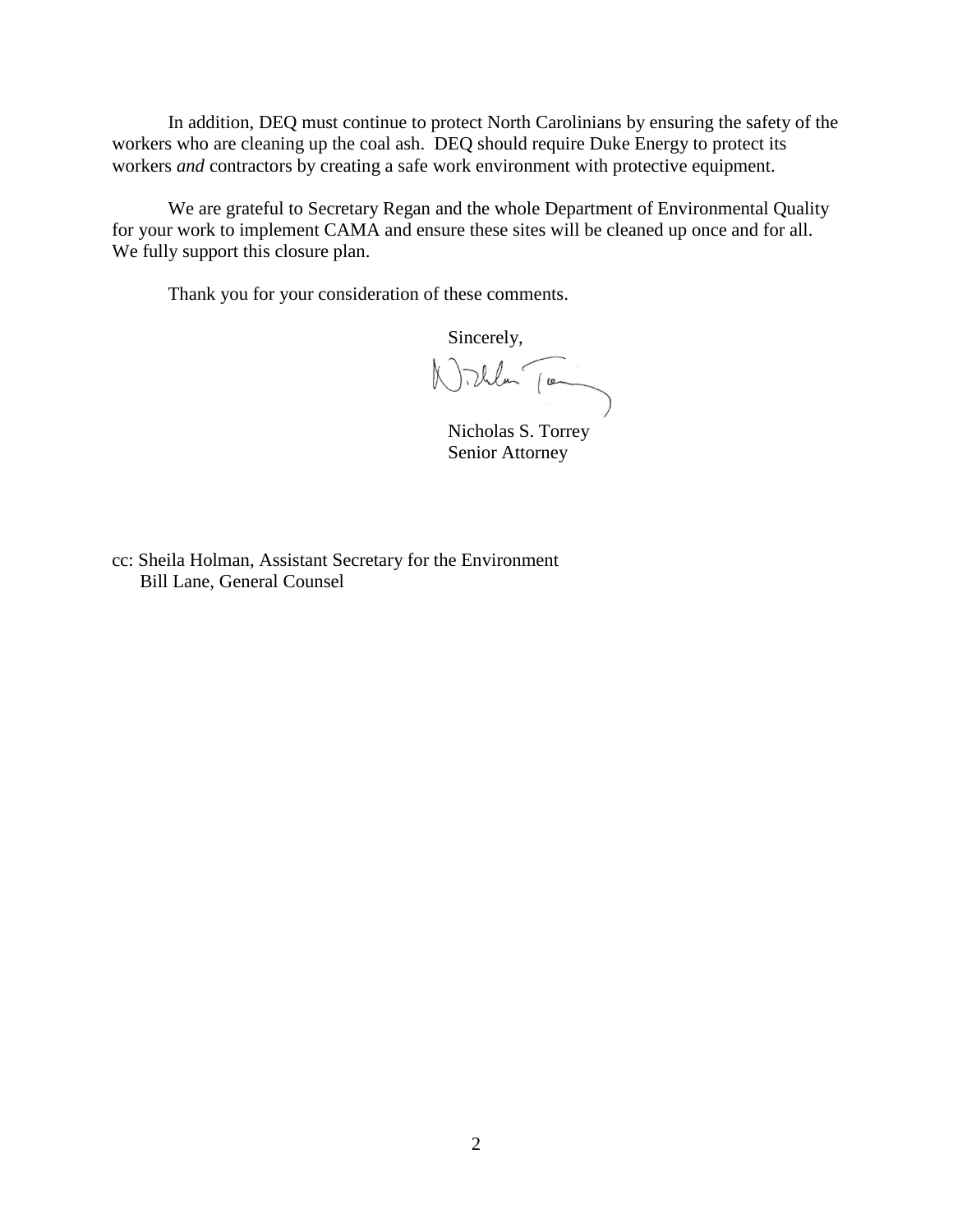| From:    | <b>Emmy Grace</b>                      |
|----------|----------------------------------------|
| To:      | <b>Roxborocomments</b>                 |
| Subject: | [External] Thank you                   |
| Date:    | Saturday, February 1, 2020 12:43:01 PM |

**CAUTION:** External email. Do not click links or open attachments unless you verify. Send all suspicious email as an attachment to [report.spam@nc.gov](mailto:report.spam@nc.gov)

# Dear DEQ,

Thank you for listening to communities and for making sure all the coal ash is cleaned up and put into safe, dry lined storage on site.

To do so, I urge you to ensure that ash handling protocols are of the highest measure and are enforced to make sure that workers are safe.

Extensive testing of the materials used should also be done to ensure no contamination of lakes and surrounding areas. Also, no matter how good the lining is, it can be weakened with bad installation so special construction quality measures should be enforced.

Lastly, I am concerned about leaching. Please put in place the necessary measures to prevent leaching and a protocol of the highest standards for what will be done with the leachate.

Thank you again.

Sincerely, Emmy Grace Durham, NC 27701

Emmy Grace [emmy.a.grace@gmail.com](mailto:emmy.a.grace@gmail.com) 847.975.4985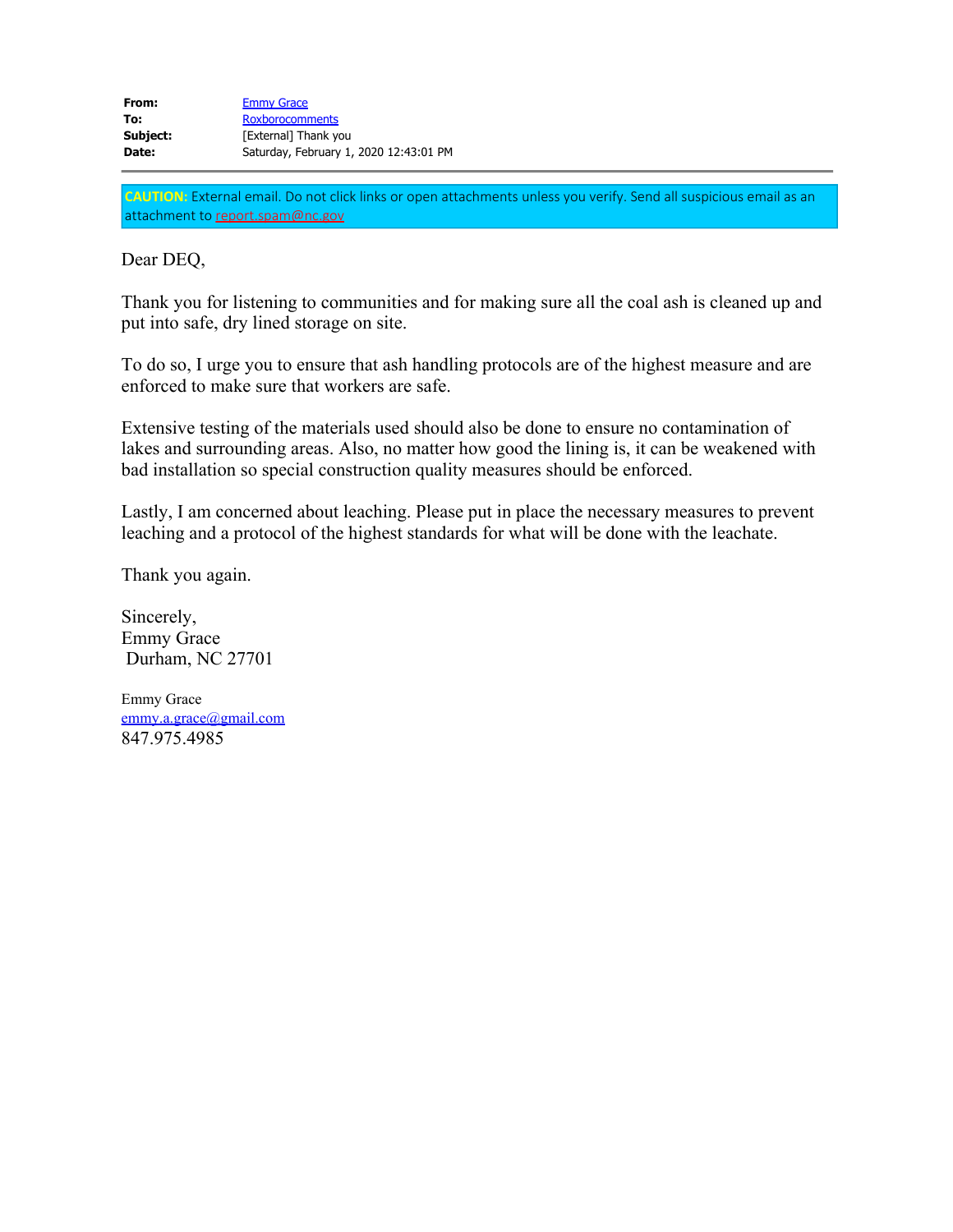# SOUTHERN ENVIRONMENTAL LAW CENTER

Telephone 919-967-1450

601WEST ROSEMARY STREET, SUITE 220 CHAPEL HILL, NC 27516-2356

Facsimile 919-929-9421

March 11, 2020

#### VIA EMAIL AND U.S. MAIL

N.C. Department of Environmental Quality Louise Hughes 1601 Mail Service Center Raleigh, NC 27699-1601 roxborocomments@ncdenr.gov

#### $Re:$ Comments on Closure Plan - Roxboro Power Station

Dear Ms. Hughes:

Please find enclosed comments on the Roxboro Power Station closure plans. If you have any questions, please do not hesitate to get in touch.

Sincerely,

1 Doucette

Jennifer Doucette Legal Administrative Assistant Southern Environmental Law Center

Enclosure

Charlottesville • Chapel Hill • Atlanta • Asheville • Birmingham • Charleston • Nashville • Richmond • Washington, DC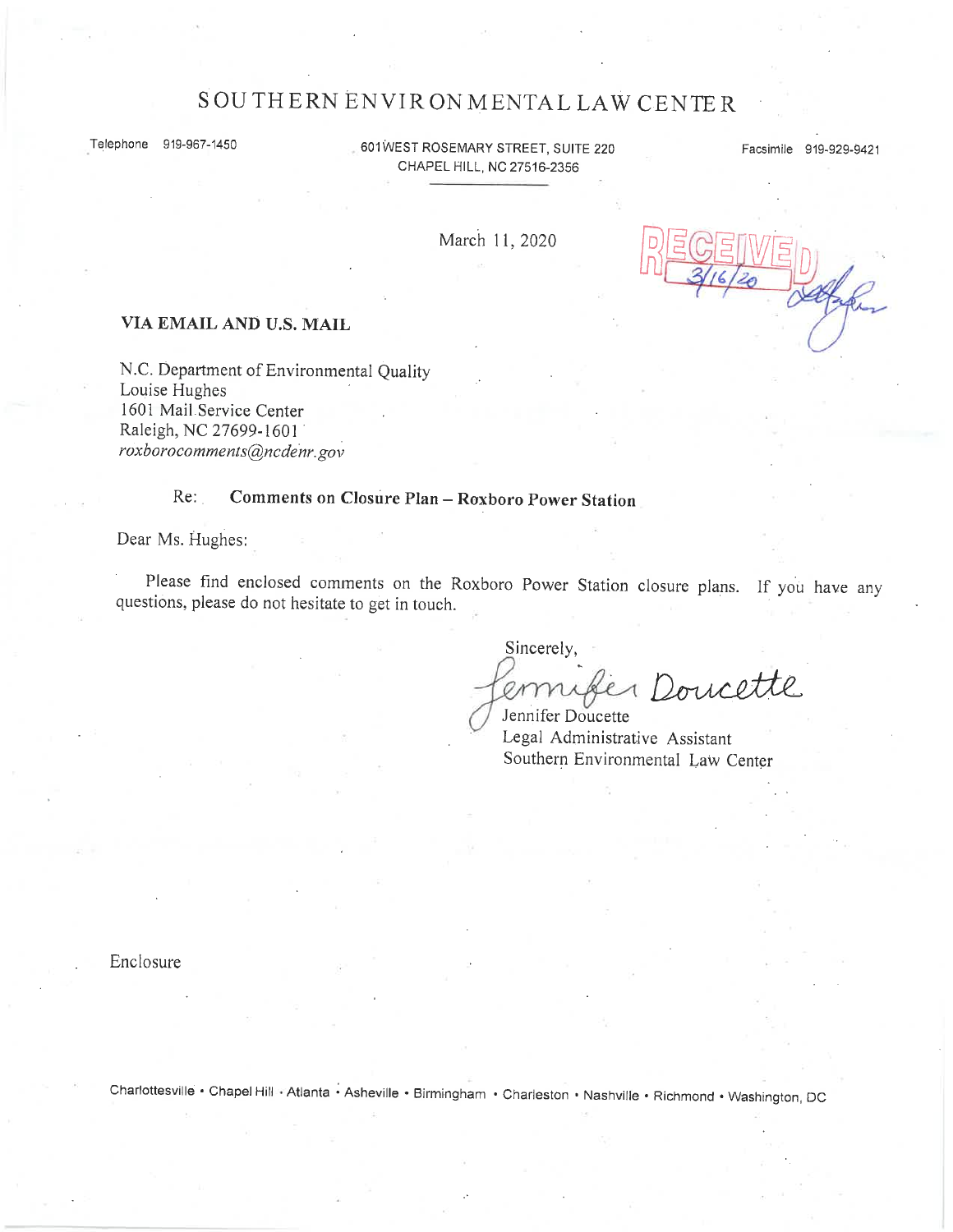# SOUTHERN ENVIRONMENTAL LAW CENTER

Telephone 919-967-1450

601 WEST ROSEMARY STREET, SUITE 220 CHAPEL HILL, NC 27516-2356

Facsimile 919-929-9421

March 11, 2020

### VIA EMAIL AND U.S. MAIL

N.C. Department of Environmental Quality Louise Hughes 1601 Mail Service Center Raleigh, NC 27699-1601 roxborocomments@ncdenr.gov

#### Re: **Comments on Closure Plan - Roxboro Power Plant**

Dear Ms. Hughes:

On behalf of the Roanoke River Basin Association, we support Duke Energy's plan to excavate the unlined coal ash basins at its Roxboro power plant in Person County.

This result is required by the North Carolina Coal Ash Management Act. As the Department set out in its April 1, 2019 Closure Determination, the ongoing contamination and the risks associated with leaving millions of tons of coal ash permanently within the designated floodplain and saturated in groundwater are too great, and full excavation is the right solution to ensure that groundwater and downstream surface waters are protected.

The closure plan removes approximately 17 million tons of coal ash from the leaking. unlined lagoons at Roxboro and disposes of it onsite in lined, dry storage. This solution also restores the natural channel of Sargents Creek, a tributary of the Hyco River. This cleanup protects both Sargents Creek and Hyco Lake and the Hyco River from coal ash contamination, while removing all coal ash from the designated floodplain. This represents an enormous victory for Person County, Hyco Lake, and the Roanoke and Dan River watersheds.

We have two requests for the Department:

Each of Duke Energy's coal ash sites contain millions of tons that are saturated in groundwater, and DEQ must ensure Duke Energy removes all of this ash. Appendix E of the closure plan states that if Duke encounters ash saturated in groundwater, "[a] plan will be submitted to NC DEQ by Duke Energy pertaining to the removal of ash if these conditions or other restricting factors occur." Closure Plan, Appendix E, Section 4.3. Because we already know that millions of tons of ash are saturated in groundwater at every one of these sites, DEQ should require Duke Energy to submit its plan for fully removing saturated ash now, to ensure the plan is adequate and all saturated ash will be removed.

100% recycled paper